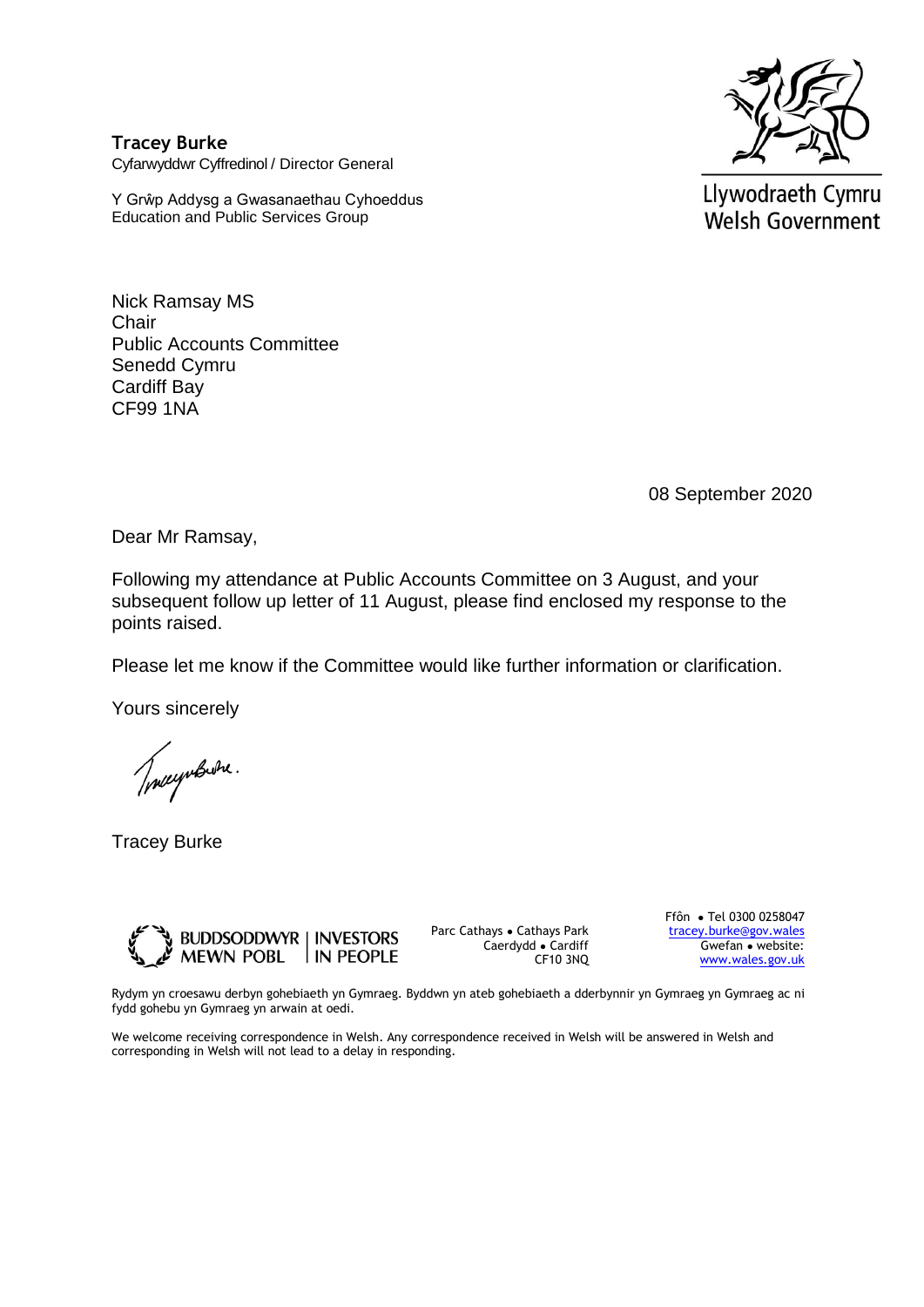#### **Public Accounts Committee meeting 3 August 2020 Follow-up Actions**

**1) The most recent figures on the take up, by local authority, of the extra funding available as part of the 'Stay Safe. Stay Learning' programme, (to support digitally excluded learners during the current pandemic) to ensure traveller sites are equipped with broadband.**

As part of our 'Stay safe. Stay learning' programme, support for digitally excluded learners in maintained schools was mobilised through the wider Hwb EdTech programme.

The Minister for Education committed up to £3 million to support digitally excluded learners in maintained schools where there was no existing provision in place from their school or local authority. Working with their schools, local authorities utilised the funding to provide digitally excluded learners with repurposed school devices and 4G MiFi connectivity where required. Based on the demand identified by schools and local authorities, there have been 10,848 MiFi devices and 9,717 software licences funded by the Welsh Government and deployed across Wales. A high level breakdown of that take up by local authority is available as follows:

| LA                       | <b>MiFi Provision</b> | <b>Software Licences</b> |
|--------------------------|-----------------------|--------------------------|
| <b>Blaenau Gwent</b>     | 100                   | 1000                     |
| <b>Bridgend</b>          | 310                   | 559                      |
| Caerphilly               | 842                   | 800                      |
| Cardiff                  | 2500                  |                          |
| Carmarthen               | 300                   | 750                      |
| Ceredigion               | 115                   |                          |
| Conwy                    | 226                   | 123                      |
| Denbigh                  | 125                   |                          |
| Flintshire               | 165                   |                          |
| Gwynedd                  | 170                   |                          |
| Isle of Anglesey         | 125                   | 240                      |
| Merthyr                  | 250                   |                          |
| Monmouth                 | 200                   | 300                      |
| Newport                  | 1300                  | 800                      |
| <b>Neath Port Talbot</b> | 200                   | 1094                     |
| Pembrokeshire            | 300                   |                          |
| Powys                    | 600                   | 700                      |
| Rhondda Cynon Taf        | 1400                  | 1400                     |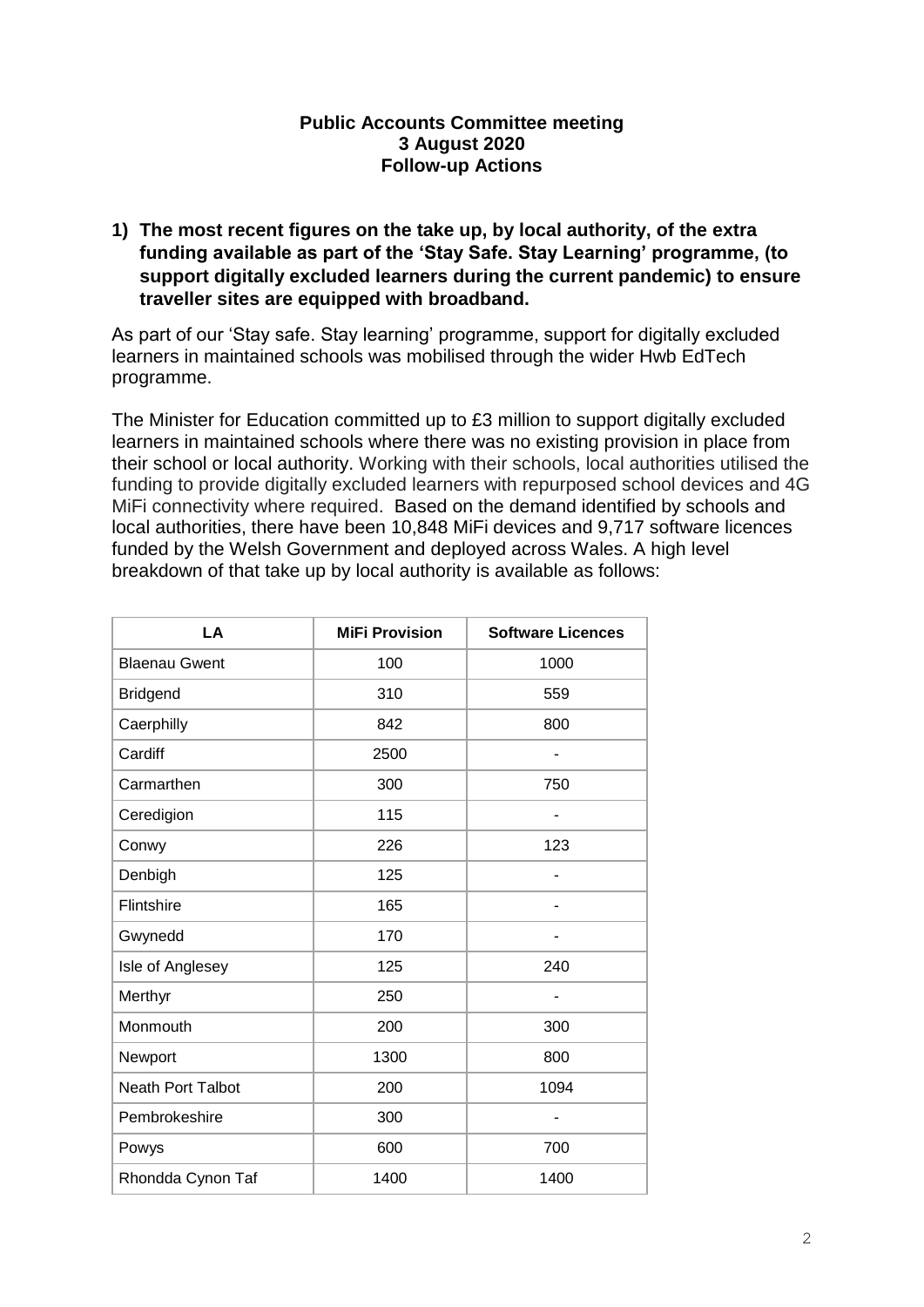| Swansea           | 500   | 65   |
|-------------------|-------|------|
| Torfaen           | 560   | 1356 |
| Vale of Glamorgan | 350   | 230  |
| Wrexham           | 210   | 300  |
| Totals            | 10848 | 9717 |

The process has been managed by the local authorities and schools themselves and local authorities have engaged with their schools to identify digitally excluded learners. Therefore, we do not hold centrally recorded information for this specific intervention in terms of the onward distribution to families, children and young people and in the case of your specific question, traveller sites. However, I set out below the specific actions we have been taking in regard to traveller sites and connectivity including during the COVID-19 pandemic, working with a Gypsy, Roma and Traveller stakeholder group drawn from Local Authority and third sector service providers.

### **2) Details of which local authorities had permanent traveller sites with no [Broadband] connections and what action the Welsh Government is undertaking to ensure local authorities prioritise broadband connections for these sites.**

Not every local authority has a permanent traveller site and the number of sites and pitches can fluctuate over time. In 2018, we asked every local authority with Authorised Socially-rented Gypsy and Traveller sites about the provision of a wide range of services, including access to basic services such as water, electricity and gas. This survey included fixed telephone and internet services. This was not meant as a monitoring exercise, more as an opportunity to identify effective practice or potential gaps in provision. Local authorities responded within that context.

Responses were received from six local authorities covering eight sites and 164 pitches. No response was received from eight local authorities with sites, covering 14 sites and 239 pitches. Five of the respondent local authorities to this survey had taken action to provide phone/internet lines for residents.

The funding of fixed lines within sites is an eligible cost under the Welsh Government Gypsy and Traveller Capital Sites Grant. Over the past four years we have encouraged local authorities to develop and submit projects for the funding to support a range of initiatives, including the provision of broadband. As part of the funding we expect local authorities to evidence engagement with residents. Unfortunately the take up has not been as high as we would have hoped.

Since the *Designing Gypsy and Traveller Sites* guidance was last revised in 2015, many more services have become digital-first or digital-only and access to the internet is becoming part of essential services for citizens. We are aware that not all sites have good mobile data signals, available Wi-Fi, or broadband at the level of individual pitches.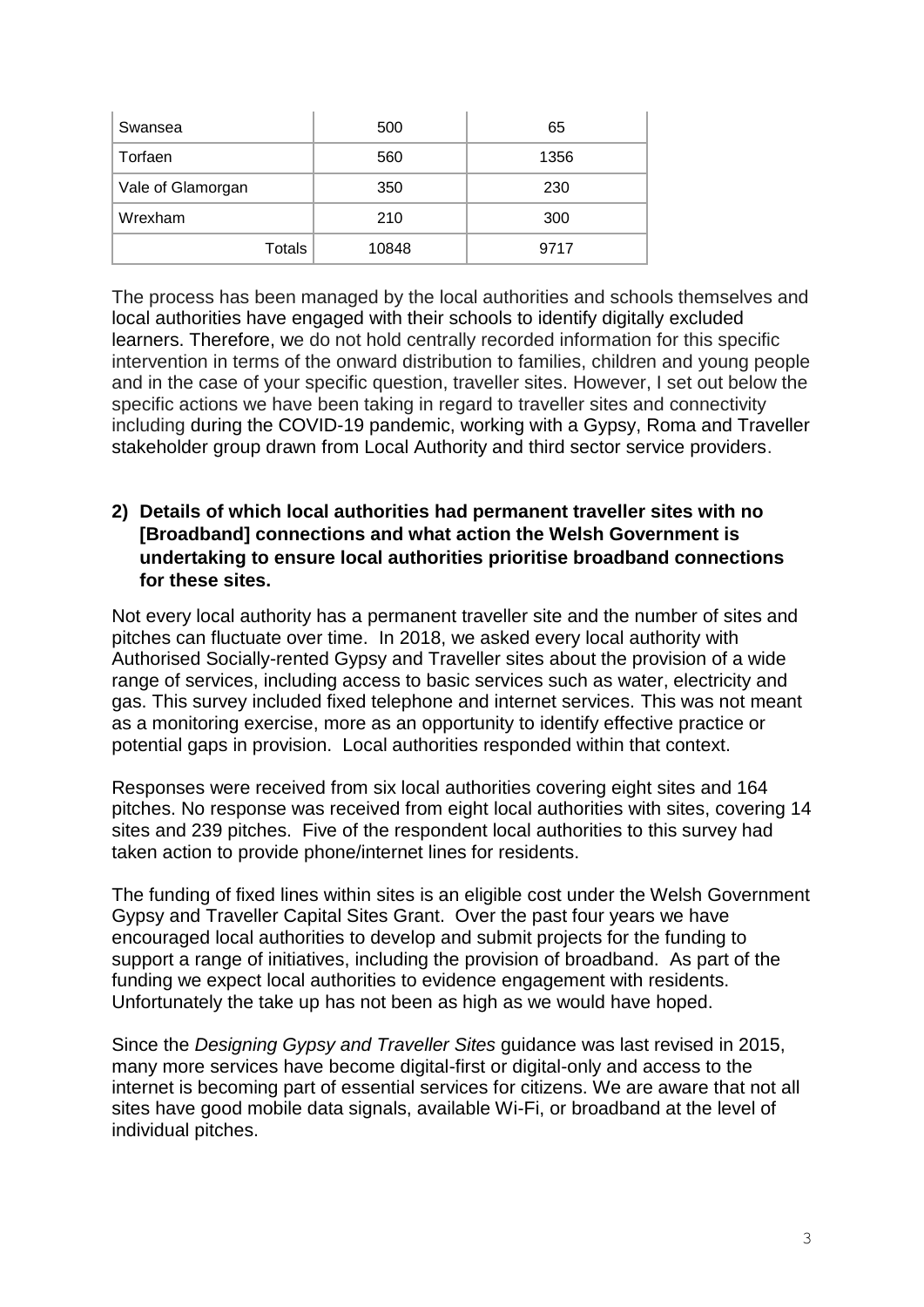During the COVID-19 pandemic, we convened a Gypsy, Roma and Traveller stakeholder group drawn from Local Authority and third sector service providers. Stakeholders reported a range of issues around access to basic utilities, deliveries and access to services. A number of stakeholders reported significant issues with registering for and accessing services online. The inability to do so had an impact on education, obtaining benefits, seeking employment and accessing essential health messages.

In response to these concerns, officials commenced additional detailed mapping work on local authority sites to understand the provision of essential services to residents on sites and officials have written again to all local authorities in Wales to invite them to submit funding applications for projects that focus on overcoming infrastructure barriers to internet access, at up to 100% of eligible costs.

As with the exercise undertaken in 2018, our current information gathering on services available on sites faces considerable challenges on obtaining complete, consistent and clear information that would support targeted interventions. Of the current 402 local authority pitches across Wales, 19% are known to have "poor access", 25% may have some access (which may include good mobile data signal) and 19% may have "good" access, which may include infrastructure needed for broadband. For 37% of pitches, we have insufficient information to understand if or how residents might access the internet.

Taking account the challenges and lessons learned from the 2018 information gathering exercise we are working more closely with local authorities to identify what forms of internet access, including high-speed mobile data, site-wide Wi-Fi, fixed telephone/broadband lines are present at each site and what gaps in essential infrastructure and/or barriers to uptake exist.

In addition, beginning in September, the Gypsy Traveller Forum – the Welsh Local Authority Gypsy and Traveller service provider network is planning a task and finish group to share good practice and develop strategies to re-engage Gypsy and Traveller learners and their families in education post lockdown.

# **3) How is the Welsh Government supporting schools in taking forward the requirements set out in the additional guidance bearing in mind the speed with which this guidance will need to be implemented?**

Throughout the summer, Officials have engaged with all key stakeholders, including trade unions, Directors of Education, head teachers and transport operators on [the](https://gov.wales/operational-guidance-schools-and-settings-autumn-term-covid-19) [operational guidance](https://gov.wales/operational-guidance-schools-and-settings-autumn-term-covid-19) for the autumn.

Recognising schools would need time to plan for learners returning, the Minister for Education provided schools with additional time at the start of the term to plan and prepare for all pupils to return on 14th September, this decision was made reflecting on the views of key stakeholders. We have continued to work closely with trade unions the profession and local authorities and the feedback received has been that schools have been working hard to develop their plans to enable the return of all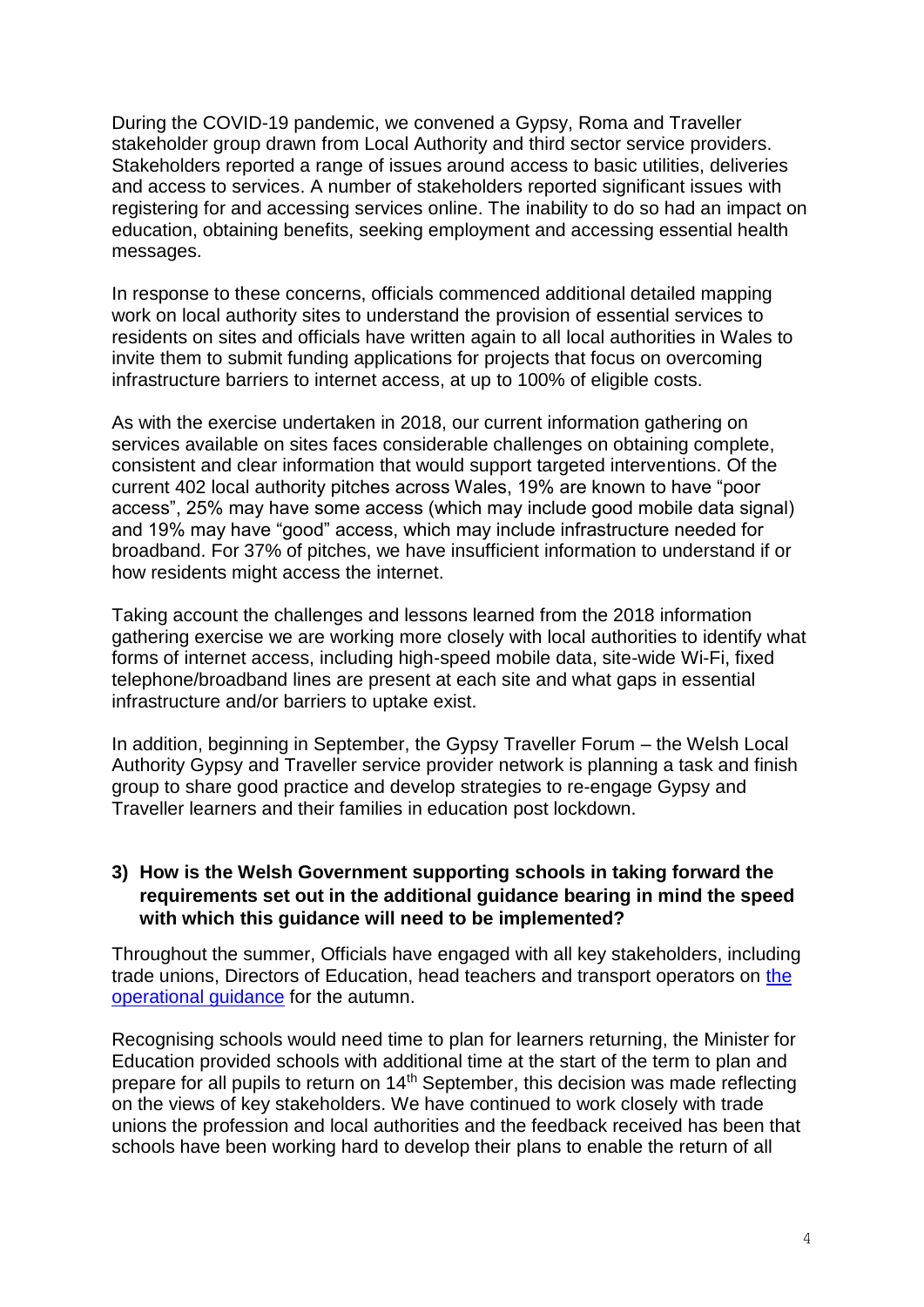learners in the autumn. Schools have started to welcome learners back and all schools have arrangements in place for the return of all learners by 14 September.

We have shared live examples of the work some of our schools have done to prepare through social media. We have also worked closely with Estyn to provide further examples of how schools are preparing for the start of term. These are all accessible via Estyn's website.

Over the summer we have taken forward a reassurance campaign which has provided various material to parents, schools and local authorities. Responses received from local authority Directors of Education and comments from parents assure us that these have been positively received.

## **4) Will the Welsh Government be providing any further guidance on the operation of schools in the autumn schools?**

# - **Clarification on exactly what social distancing means in the context of primary schools – Does the guidance issued in July apply to primary schools?**

As part of the 21 day review of lockdown restrictions, the First Minister recently took the decision to relax the position on children under 11 having to maintain a 2 metres distance from each other or from adults. However, this does not mean that they are no longer subject to other restrictions on minimising contacts. It is simply a realistic balance of risk for those who live with and care for these children, who routinely are likely to need physical contact as part of everyday care. This age group must still observe the social restrictions on meeting other family groups or wider gatherings, and it is still up to parents to assess and evaluate the risks of their children's family and social contacts. It is still important to continue with staggered start times for example to minimise the mixing of parents for example at the school gate.

Consistent groups help reduce the risk of transmission by limiting the number of learners and staff in contact with each other to only those within the group. It is accepted that learners and especially the youngest learners, may not be able to socially distance from staff or from each other and consistent groups provide an additional protective measure. Maintaining distinct contact groups that do not mix makes it quicker and easier, in the event of a positive case, to identify those who may need to self-isolate and to keep that number as low as possible.

The use of small contact groups brings a number of educational and operational challenges which restricts the normal operation of schools. This is the case in both primary and secondary schools, but is particularly difficult in secondary schools. However, given the decrease in the prevalence of COVID-19 and the plan for the autumn term for the resumption of the full range of curriculum subjects, schools may need to change the emphasis on contact groups, increasing the size of the groups, but staying within their system of controls and building into their risk-assessments.

The latest updated guidance published on 2 September remains current and we currently have no plans to change our operational guidance in relation to the advice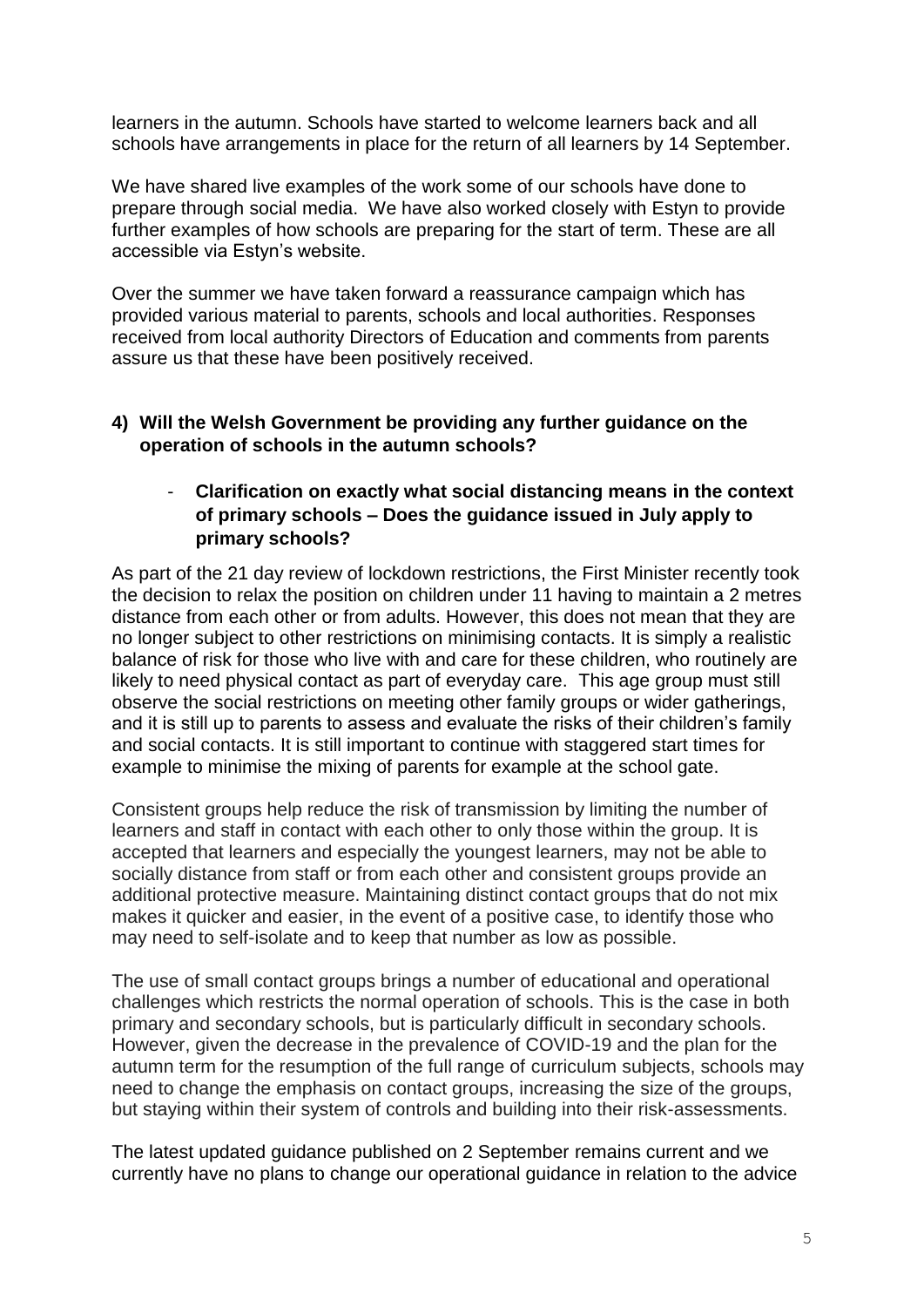for this specific age group. However, if the evidence changes, we will revisit our guidance and update as appropriate. The guidance already makes clear that minimising contacts and mixing between people reduces transmission of COVID-19. It also recognises that for younger learners the emphasis will be on separating groups as it is accepted that learners and especially the youngest learners cannot socially distance from staff or from each other and consistent groups provide an additional protective measure. Maintaining distinct contact groups that do not mix makes it quicker and easier, in the event of a positive case, to identify those who may need to self-isolate and to keep that number as low as possible.

## - **Clarification on Free School Meal / school breakfast club / afterschool club provision from September.**

Continuing social distancing requirements and limited space for food preparation, serving and eating will result in varied school catering provision during the autumn term. Discussions with local authority catering leads indicate that some local authorities intend to provide more or less a full service with hot meals (although with simplified menus, adaptations to take account of the need for social distancing, staggered meal-times and sometimes delivery of meals to classrooms), whilst other local authorities have indicated that they will not be resuming their catering operations, at least during the first few weeks of term. Where local authorities are not able to provide pupils with a meal in school, the alternative provision for pupils who are in receipt of free school meals will vary. We understand that at least one local authority plans to deliver food parcels to pupils' home addresses, whilst others are considering cash and voucher payments in lieu or packed lunches.

The Welsh Government made an additional £40million available to local authorities to ensure provision of free school meals right through the school summer holidays until 31 August 2020. A further £1.28million has also been made available for the same purpose during the first two weeks of the autumn term whilst some schools are operating a staggered return to school. After that, local authorities will be expected to fund all free school meal provision from existing budgets.

Our operational guidance for schools states that local authorities, working with their schools, must consider resuming free breakfast schemes in primary schools and should consider resuming any other breakfast and after school provision, whether this is provision offered by the school or run out of the school by a private provider.

Where a primary school ran a free school breakfast scheme prior to the COVID 19 outbreak, they are still under a legal duty to provide the free school breakfast scheme at the start of the new school term. Local authorities, as well as school governing bodies and head teachers must have regard to the statutory guidance when considering whether to re-open free breakfast schemes in primary schools. We would expect that as schools should be open to all pupils full-time from the beginning of September breakfast clubs should operate as normal, unless it would be unreasonable for them to do so. It is not possible to say what will or will not be unreasonable in any particular situation and local authorities will consider a range of factors, including: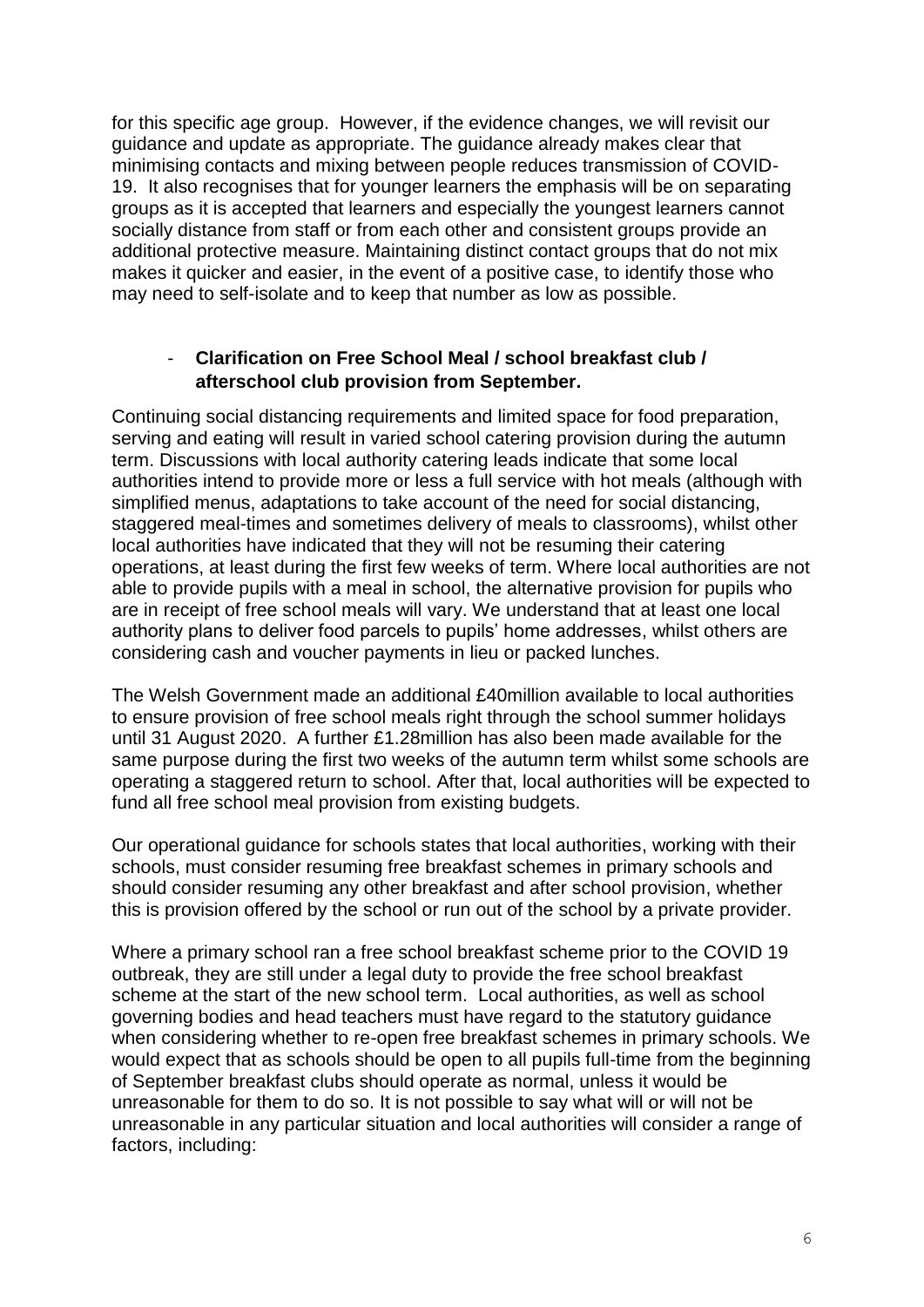- demand for the provision of free breakfast in the maintained school;
- availability/suitability of a venue to undertake the provision of free breakfast;
- availability/suitability of facilities within the maintained school to provide the provision;
- availability / suitability of staff to supervise the breakfast provision.

Local authorities will also need to consider the health and safety of pupils and staff and social distancing requirements.

**5) We are concerned that in the current climate, schools that are not performing well will need to have been assessed and improvements made in a more-timely manner to minimise detriment to pupils. Even though you stated a wealth of good practice has been prepared and shared through other means, there remains the challenge of encouraging schools to take that practice up. Are you able to reassure us that underperforming schools will be addressed?**

I acknowledged the challenge the pandemic brought to facilitating and enabling continuity of learning. As we go into September, we plan to state clearly our expectation that schools do all they can to ensure continuity of learning under future conditions of disruption. As part of wider operational and risk-management guidance that is being issued, schools will be expected to set out in their plans pupils' entitlement to contact and support, the frequency and duration of teaching and learning sessions, and the amount of time pupils are expected to spend in independent study. Schools' plans will be scrutinised by their regional consortia and Local Authorities, and monitored as part of the work Estyn do in the coming year.

Schools will also be expected to set out the curriculum that will be available to learners involved in the *[Recruit, Recover, Raise Standards](https://gov.wales/recruit-recover-raise-standards-accelerating-learning-programme)* programme and the general curriculum available to all learners in the case of disruption to normal operation.

Where schools do not provide appropriate plans or do not deliver the requirements of the *[Recruit, Recover, Raise Standards](https://eur01.safelinks.protection.outlook.com/?url=https%3A%2F%2Fgov.wales%2Frecruit-recover-raise-standards-accelerating-learning-programme&data=02%7C01%7CKara.Richards%40gov.wales%7Ce8f2a3ca91c240eb7a9108d850afeb6a%7Ca2cc36c592804ae78887d06dab89216b%7C0%7C0%7C637348064080865308&sdata=Ka2avV6BuefYDmZtP%2FlBXhlx3ENxpevdKB%2FgJn5lhBc%3D&reserved=0)* programme they will be supported by their regional consortia and Local Authorities to address any issues. We will work with local authorities on the protocols to identify and address underperformance and with regional consortia on their provision of monitoring, support and Professional Learning as appropriate to the needs of the school.

Local authorities have now received the grants and the school-level allocations, as part of the additional £29 million provided for the recruitment of extra teachers and teaching assistants. We are working with the Education Workforce Council, regional consortia and local authorities to get the recruitment programme up and running. Whilst we expect schools to be focused on the day-to-day business of operating under changed conditions for a couple of weeks, we then want to see recruitment as a priority for head teachers and local authorities.